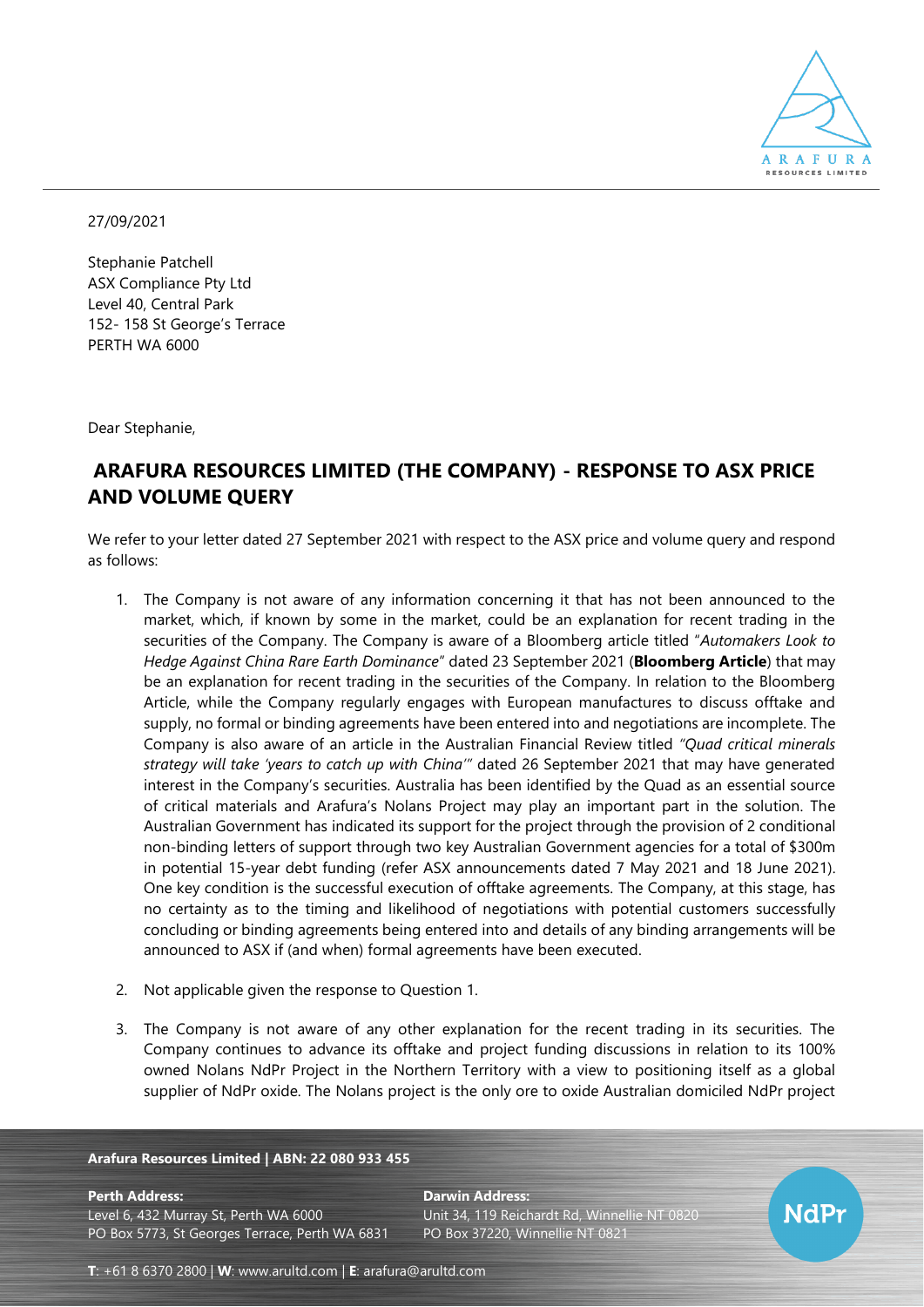

that is "shovel ready" (as described in the Company's ASX announcement dated 9 September 2021 subject to offtake and project financing being secured). The Company's ongoing market sounding engagement has identified close alignment with the mandates of certain Export Credit Agencies (ECAs) regarding businesses relating to EV manufacturing and renewable energy as well as the world's increasing requirement to diversify its supply chain dependence for critical raw materials.

- 4. The Company confirms that it is complying with the Listing Rules and, in particular, Listing Rule 3.1.
- 5. The Company confirms that the responses above have been approved under the Company's published disclosure policy.

Kind regards,

**Catherine Huynh Company Secretary**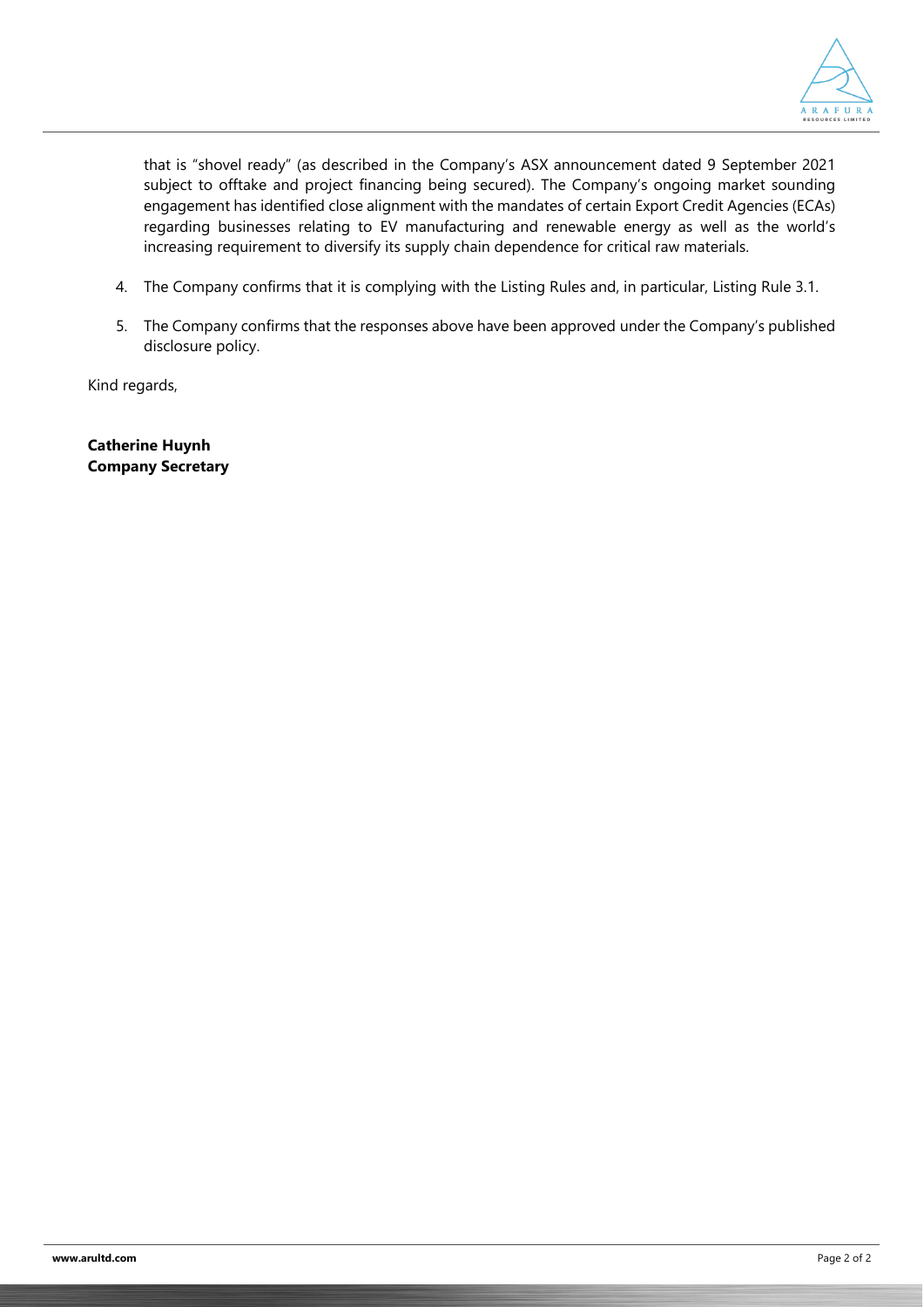

27 September 2021

Reference: 40150

Ms Catherine Huynh Company Secretary Arafura Resources Limited

By email: chuynh@arultd.com

Dear Ms Huynh

## **Arafura Resources Limited ('ARU'): Price and Volume Query**

ASX refers to the following:

- A. The change in the price of ARU's securities from a low of \$0.14 on 22 September 2021 to an intraday high of \$0.245 at the time of writing this letter today, 27 September 2021.
- B. The significant increase in the volume of ARU's securities traded from 22 September 2021 to 27 September 2021.

## **Request for information**

In light of this, ASX asks ARU to respond separately to each of the following questions and requests for information:

- 1. Is ARU aware of any information concerning it that has not been announced to the market which, if known by some in the market, could explain the recent trading in its securities?
- 2. If the answer to question 1 is "yes".
	- (a) Is ARU relying on Listing Rule 3.1A not to announce that information under Listing Rule 3.1? Please note that the recent trading in ARU's securities would suggest to ASX that such information may have ceased to be confidential and therefore ARU may no longer be able to rely on Listing Rule 3.1A. Accordingly, if the answer to this question is "yes", you need to contact us immediately to discuss the situation.
	- (b) Can an announcement be made immediately? Please note, if the answer to this question is "no", you need to contact us immediately to discuss requesting a trading halt (see below).
	- (c) If an announcement cannot be made immediately, why not and when is it expected that an announcement will be made?
- 3. If the answer to question 1 is "no", is there any other explanation that ARU may have for the recent trading in its securities?
- 4. Please confirm that ARU is complying with the Listing Rules and, in particular, Listing Rule 3.1.
- 5. Please confirm that ARU's responses to the questions above have been authorised and approved under its published continuous disclosure policy or otherwise by its board or an officer of ARU with delegated authority from the board to respond to ASX on disclosure matters.

### **When and where to send your response**

This request is made under Listing Rule 18.7. Your response is required as soon as reasonably possible and, in any event, by no later than **11.00am WST today, Monday, 27 September 2021**. You should note that if the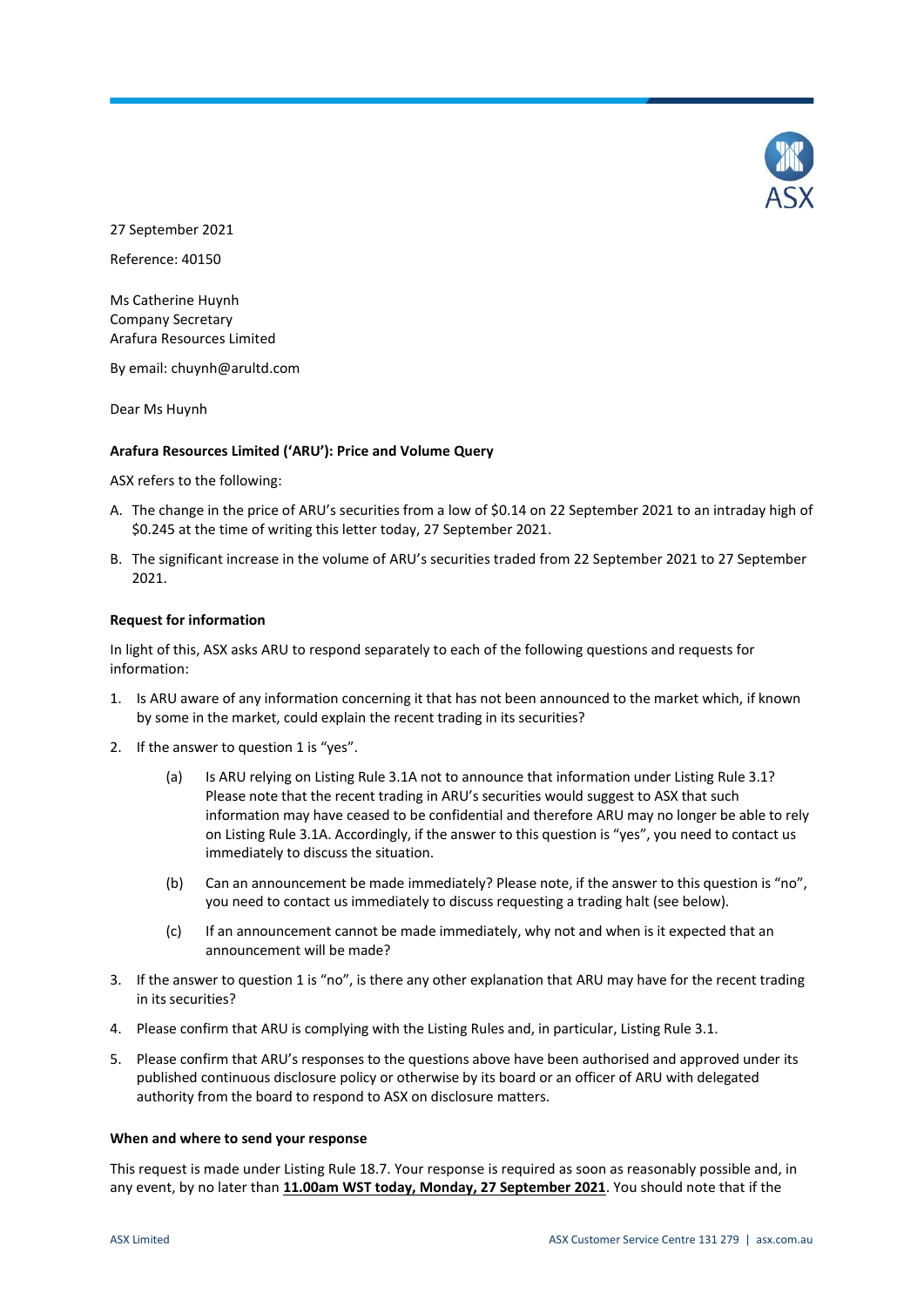information requested by this letter is information required to be given to ASX under Listing Rule 3.1 and it does not fall within the exceptions mentioned in Listing Rule 3.1A, ARU's obligation is to disclose the information 'immediately'. This may require the information to be disclosed before the deadline set out in the previous paragraph and may require ARU to request a trading halt immediately.

Your response should be sent to me by e-mail at **ListingsCompliancePerth@asx.com.au**. It should not be sent directly to the ASX Market Announcements Office. This is to allow me to review your response to confirm that it is in a form appropriate for release to the market, before it is published on the ASX Market Announcements Platform.

# **Trading halt**

If you are unable to respond to this letter by the time specified above, or if the answer to question 1 is "yes" and an announcement cannot be made immediately, you should discuss with us whether it is appropriate to request a trading halt in ARU's securities under Listing Rule 17.1. If you wish a trading halt, you must tell us:

- the reasons for the trading halt;
- how long you want the trading halt to last;
- the event you expect to happen that will end the trading halt;
- that you are not aware of any reason why the trading halt should not be granted; and
- any other information necessary to inform the market about the trading halt, or that we ask for.

We require the request for a trading halt to be in writing. The trading halt cannot extend past the commencement of normal trading on the second day after the day on which it is granted. You can find further information about trading halts in Guidance Note 16 *Trading Halts & Voluntary Suspensions*.

## **Suspension**

If you are unable to respond to this letter by the time specified above, ASX will likely suspend trading in ARU's securities under Listing Rule 17.3.

## **Listing Rules 3.1 and 3.1A**

In responding to this letter, you should have regard to ARU's obligations under Listing Rules 3.1 and 3.1A and also to Guidance Note 8 *Continuous Disclosure*: Listing Rules 3.1 – 3.1B. It should be noted that ARU's obligation to disclose information under Listing Rule 3.1 is not confined to, nor is it necessarily satisfied by, answering the questions set out in this letter.

## **Release of correspondence between ASX and entity**

We reserve the right to release a copy of this letter, your reply and any other related correspondence between us to the market under Listing Rule 18.7A.

## **Questions**

If you have any questions in relation to the above, please do not hesitate to contact me.